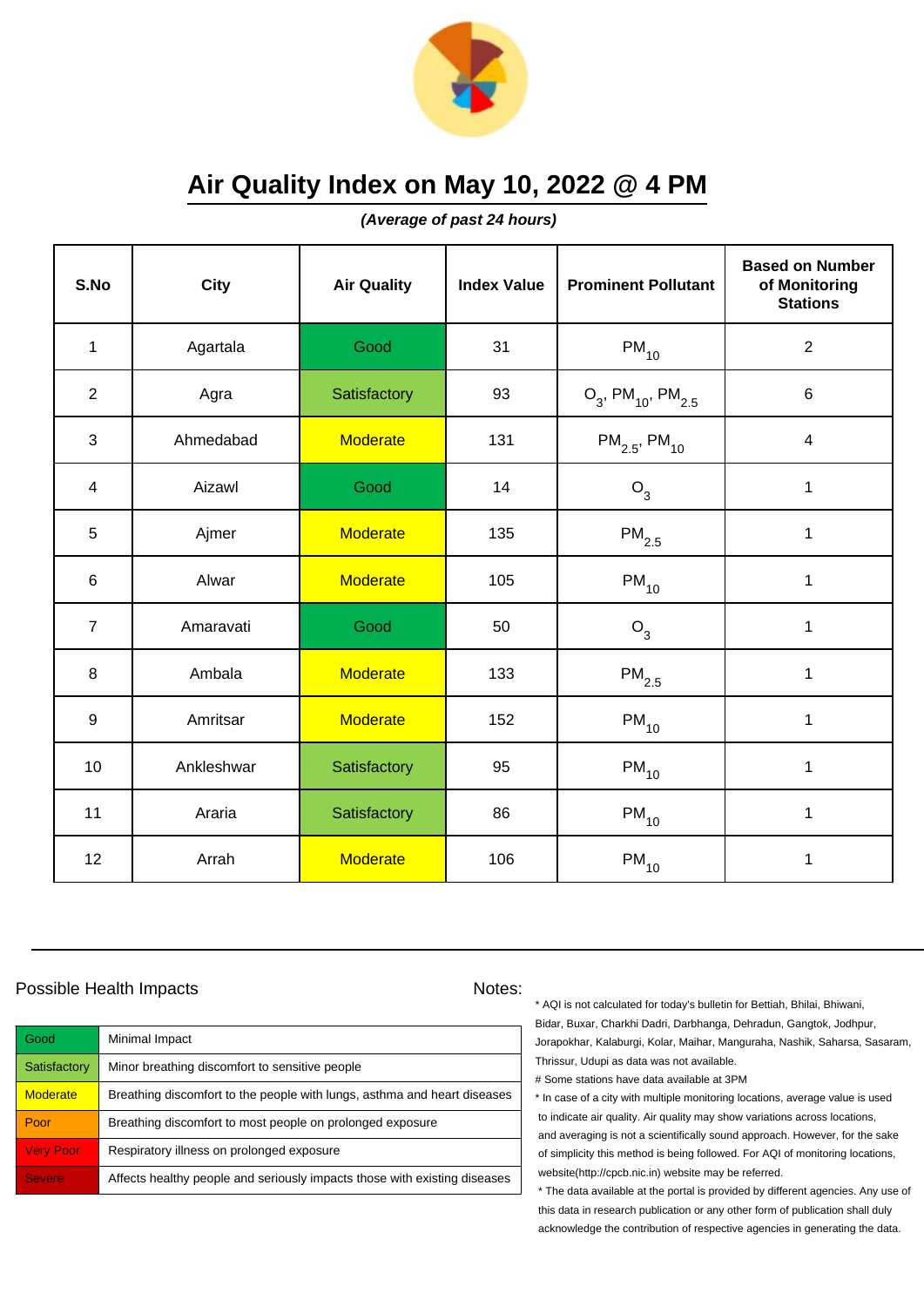

**(Average of past 24 hours)**

| S.No | <b>City</b>                 | <b>Air Quality</b> | <b>Index Value</b> | <b>Prominent Pollutant</b>    | <b>Based on Number</b><br>of Monitoring<br><b>Stations</b> |
|------|-----------------------------|--------------------|--------------------|-------------------------------|------------------------------------------------------------|
| 13   | Asansol                     | Satisfactory       | 68                 | NO <sub>2</sub>               | 1                                                          |
| 14   | Aurangabad (Bihar)          | Satisfactory       | 94                 | $PM_{10}$                     | 1                                                          |
| 15   | Aurangabad<br>(Maharashtra) | <b>Moderate</b>    | 114                | $\mathsf{PM}_{10}$            | 1                                                          |
| 16   | <b>Baddi</b>                | <b>Moderate</b>    | 103                | $PM_{10}$                     | 1                                                          |
| 17   | Bagalkot                    | Good               | 50                 | $PM_{2.5}$                    | 1                                                          |
| 18   | Baghpat                     | <b>Moderate</b>    | 135                | CO                            | 1                                                          |
| 19   | Bahadurgarh                 | <b>Moderate</b>    | 146                | $PM_{10}$                     | 1                                                          |
| 20   | Ballabgarh                  | Satisfactory       | 95                 | $PM_{10}$                     | 1                                                          |
| 21   | <b>Bathinda</b>             | <b>Moderate</b>    | 115                | $PM_{10}$                     | 1                                                          |
| 22   | Begusarai                   | Good               | 49                 | $PM_{10}$                     | 1                                                          |
| 23   | Bengaluru                   | Satisfactory       | 84                 | $PM_{2.5}$ , PM <sub>10</sub> | 9                                                          |
| 24   | Bhagalpur                   | Satisfactory       | 76                 | $PM_{10}$                     | 1                                                          |

### Possible Health Impacts Notes:

| Good             | Minimal Impact                                                            |
|------------------|---------------------------------------------------------------------------|
| Satisfactory     | Minor breathing discomfort to sensitive people                            |
| <b>Moderate</b>  | Breathing discomfort to the people with lungs, asthma and heart diseases  |
| Poor             | Breathing discomfort to most people on prolonged exposure                 |
| <b>Very Poor</b> | Respiratory illness on prolonged exposure                                 |
| <b>Severe</b>    | Affects healthy people and seriously impacts those with existing diseases |

\* AQI is not calculated for today's bulletin for Bettiah, Bhilai, Bhiwani, Bidar, Buxar, Charkhi Dadri, Darbhanga, Dehradun, Gangtok, Jodhpur, Jorapokhar, Kalaburgi, Kolar, Maihar, Manguraha, Nashik, Saharsa, Sasaram, Thrissur, Udupi as data was not available.

# Some stations have data available at 3PM

\* In case of a city with multiple monitoring locations, average value is used to indicate air quality. Air quality may show variations across locations, and averaging is not a scientifically sound approach. However, for the sake of simplicity this method is being followed. For AQI of monitoring locations, website(http://cpcb.nic.in) website may be referred.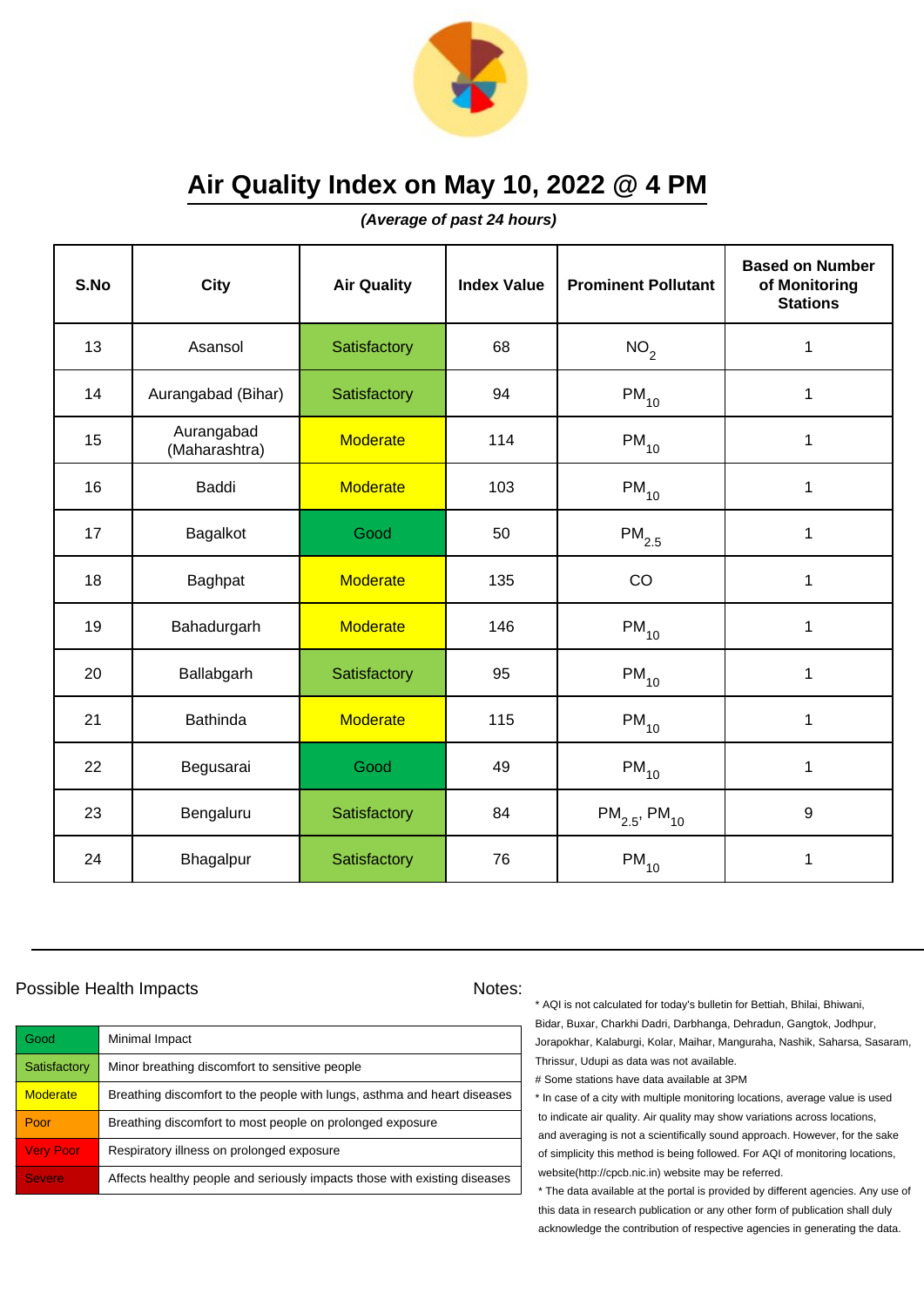

**(Average of past 24 hours)**

| S.No | <b>City</b>         | <b>Air Quality</b> | <b>Index Value</b> | <b>Prominent Pollutant</b> | <b>Based on Number</b><br>of Monitoring<br><b>Stations</b> |
|------|---------------------|--------------------|--------------------|----------------------------|------------------------------------------------------------|
| 25   | <b>Bhiwadi</b>      | <b>Moderate</b>    | 167                | $\mathsf{PM}_{2.5}$        | $\mathbf 1$                                                |
| 26   | Bhopal              | <b>Moderate</b>    | 168                | $PM_{10}$                  | $\mathbf 1$                                                |
| 27   | <b>Bihar Sharif</b> | <b>Moderate</b>    | 114                | $PM_{10}$                  | 1                                                          |
| 28   | Bilaspur            | Satisfactory       | 53                 | $PM_{10}$                  | 1                                                          |
| 29   | Brajrajnagar        | Satisfactory       | 55                 | CO                         | $\mathbf{1}$                                               |
| 30   | Bulandshahr         | <b>Moderate</b>    | 127                | $PM_{10}$                  | 1                                                          |
| 31   | Chamarajanagar      | Good               | 43                 | $PM_{10}$                  | 1                                                          |
| 32   | Chandigarh          | <b>Moderate</b>    | 172                | $O_3$ , PM <sub>10</sub>   | 3                                                          |
| 33   | Chandrapur          | <b>Moderate</b>    | 144                | $PM_{10}$                  | $\overline{2}$                                             |
| 34   | Chennai             | Satisfactory       | 81                 | $PM_{10}$ , CO             | $\overline{7}$                                             |
| 35   | Chhapra             | Satisfactory       | 98                 | $PM_{10}$                  | $\mathbf{1}$                                               |
| 36   | Chikkaballapur      | Satisfactory       | 81                 | $\mathsf{PM}_{10}$         | 1                                                          |

### Possible Health Impacts Notes:

| Good             | Minimal Impact                                                            |
|------------------|---------------------------------------------------------------------------|
| Satisfactory     | Minor breathing discomfort to sensitive people                            |
| <b>Moderate</b>  | Breathing discomfort to the people with lungs, asthma and heart diseases  |
| Poor             | Breathing discomfort to most people on prolonged exposure                 |
| <b>Very Poor</b> | Respiratory illness on prolonged exposure                                 |
| <b>Severe</b>    | Affects healthy people and seriously impacts those with existing diseases |

\* AQI is not calculated for today's bulletin for Bettiah, Bhilai, Bhiwani, Bidar, Buxar, Charkhi Dadri, Darbhanga, Dehradun, Gangtok, Jodhpur, Jorapokhar, Kalaburgi, Kolar, Maihar, Manguraha, Nashik, Saharsa, Sasaram, Thrissur, Udupi as data was not available.

# Some stations have data available at 3PM

\* In case of a city with multiple monitoring locations, average value is used to indicate air quality. Air quality may show variations across locations, and averaging is not a scientifically sound approach. However, for the sake of simplicity this method is being followed. For AQI of monitoring locations, website(http://cpcb.nic.in) website may be referred.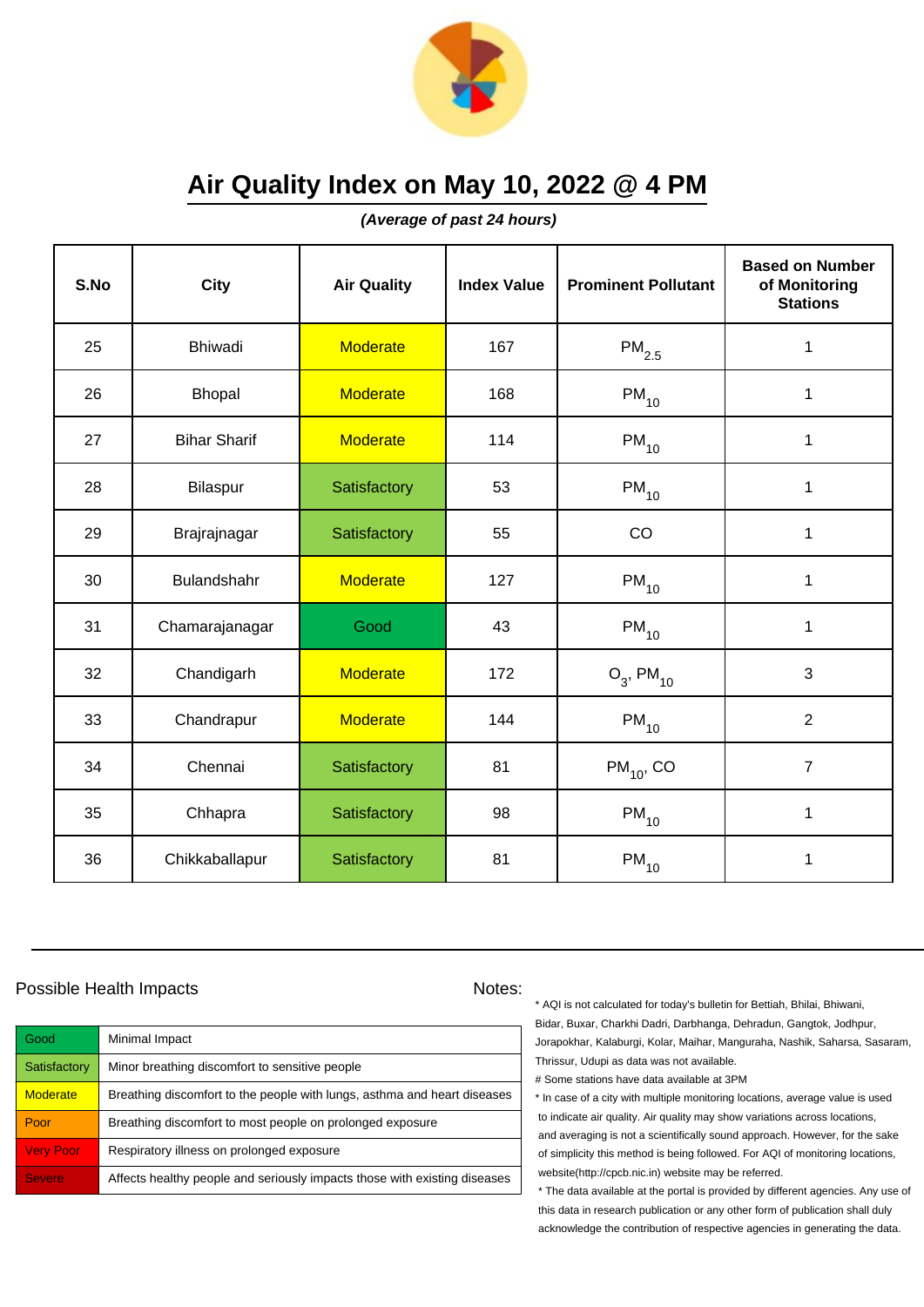

**(Average of past 24 hours)**

| S.No | <b>City</b>      | <b>Air Quality</b> | <b>Index Value</b> | <b>Prominent Pollutant</b> | <b>Based on Number</b><br>of Monitoring<br><b>Stations</b> |
|------|------------------|--------------------|--------------------|----------------------------|------------------------------------------------------------|
| 37   | Chikkamagaluru   | Satisfactory       | 67                 | $PM_{10}$                  | $\mathbf 1$                                                |
| 38   | Coimbatore       | Satisfactory       | 66                 | $\mathsf{PM}_{10}$         | 1                                                          |
| 39   | Damoh            | Good               | 38                 | $\mathsf{PM}_{2.5}$        | 1                                                          |
| 40   | Davanagere       | Satisfactory       | 91                 | $PM_{10}$                  | $\mathbf 1$                                                |
| 41   | Delhi            | <b>Moderate</b>    | 160                | $O_3$ , PM <sub>2.5</sub>  | 36                                                         |
| 42   | Dewas            | <b>Moderate</b>    | 193                | $PM_{10}$                  | $\mathbf{1}$                                               |
| 43   | <b>Dharuhera</b> | Moderate           | 180                | $PM_{10}$                  | $\mathbf{1}$                                               |
| 44   | Durgapur         | Satisfactory       | 72                 | $PM_{10}$                  | 1                                                          |
| 45   | Eloor            | Satisfactory       | 63                 | $PM_{10}$                  | $\mathbf 1$                                                |
| 46   | Ernakulam        | Satisfactory       | 55                 | NO <sub>2</sub>            | $\mathbf 1$                                                |
| 47   | Faridabad        | <b>Moderate</b>    | 155                | $PM_{10}$                  | 3                                                          |
| 48   | Fatehabad        | <b>Moderate</b>    | 148                | $\mathsf{PM}_{10}$         | 1                                                          |

### Possible Health Impacts Notes:

| Good             | Minimal Impact                                                            |
|------------------|---------------------------------------------------------------------------|
| Satisfactory     | Minor breathing discomfort to sensitive people                            |
| <b>Moderate</b>  | Breathing discomfort to the people with lungs, asthma and heart diseases  |
| Poor             | Breathing discomfort to most people on prolonged exposure                 |
| <b>Very Poor</b> | Respiratory illness on prolonged exposure                                 |
| <b>Severe</b>    | Affects healthy people and seriously impacts those with existing diseases |

\* AQI is not calculated for today's bulletin for Bettiah, Bhilai, Bhiwani, Bidar, Buxar, Charkhi Dadri, Darbhanga, Dehradun, Gangtok, Jodhpur, Jorapokhar, Kalaburgi, Kolar, Maihar, Manguraha, Nashik, Saharsa, Sasaram, Thrissur, Udupi as data was not available.

# Some stations have data available at 3PM

\* In case of a city with multiple monitoring locations, average value is used to indicate air quality. Air quality may show variations across locations, and averaging is not a scientifically sound approach. However, for the sake of simplicity this method is being followed. For AQI of monitoring locations, website(http://cpcb.nic.in) website may be referred.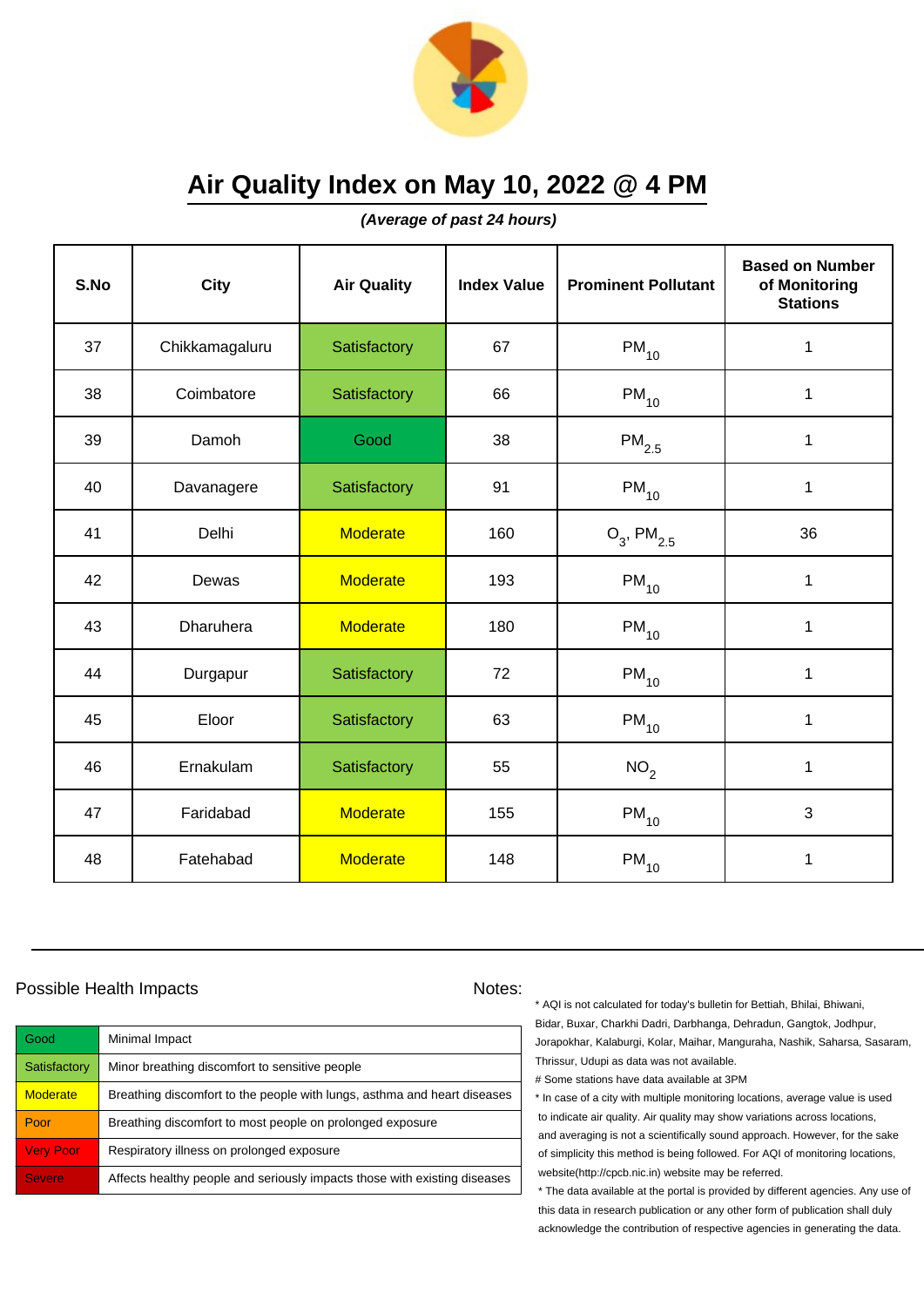

**(Average of past 24 hours)**

| S.No | <b>City</b>          | <b>Air Quality</b> | <b>Index Value</b> | <b>Prominent Pollutant</b>    | <b>Based on Number</b><br>of Monitoring<br><b>Stations</b> |
|------|----------------------|--------------------|--------------------|-------------------------------|------------------------------------------------------------|
| 49   | Firozabad            | <b>Moderate</b>    | 130                | $O_3$ , PM <sub>10</sub>      | $\overline{2}$                                             |
| 50   | Gadag                | Satisfactory       | 54                 | $\mathsf{PM}_{2.5}$           | $\mathbf 1$                                                |
| 51   | Gandhinagar          | <b>Moderate</b>    | 152                | $PM_{2.5}$ , PM <sub>10</sub> | $\overline{2}$                                             |
| 52   | Gaya                 | Satisfactory       | 70                 | $NO2$ , CO, PM <sub>10</sub>  | 3                                                          |
| 53   | Ghaziabad            | <b>Moderate</b>    | 199                | $O_3$ , PM <sub>10</sub>      | $\overline{\mathbf{4}}$                                    |
| 54   | Gorakhpur            | Good               | 40                 | SO <sub>2</sub>               | 1                                                          |
| 55   | <b>Greater Noida</b> | <b>Moderate</b>    | 142                | $PM_{10}$                     | $\overline{2}$                                             |
| 56   | Gummidipoondi        | Good               | 37                 | $PM_{10}$                     | $\mathbf{1}$                                               |
| 57   | Gurugram             | <b>Moderate</b>    | 147                | $PM_{2.5}$ , PM <sub>10</sub> | 3                                                          |
| 58   | Guwahati             | Good               | 48                 | $PM_{10}$                     | $\overline{2}$                                             |
| 59   | Gwalior              | <b>Moderate</b>    | 116                | $O_3$                         | $\mathbf{1}$                                               |
| 60   | Hajipur              | Satisfactory       | 71                 | $PM_{10}$                     | 1                                                          |

### Possible Health Impacts Notes:

| Good             | Minimal Impact                                                            |
|------------------|---------------------------------------------------------------------------|
| Satisfactory     | Minor breathing discomfort to sensitive people                            |
| <b>Moderate</b>  | Breathing discomfort to the people with lungs, asthma and heart diseases  |
| Poor             | Breathing discomfort to most people on prolonged exposure                 |
| <b>Very Poor</b> | Respiratory illness on prolonged exposure                                 |
| <b>Severe</b>    | Affects healthy people and seriously impacts those with existing diseases |

\* AQI is not calculated for today's bulletin for Bettiah, Bhilai, Bhiwani, Bidar, Buxar, Charkhi Dadri, Darbhanga, Dehradun, Gangtok, Jodhpur, Jorapokhar, Kalaburgi, Kolar, Maihar, Manguraha, Nashik, Saharsa, Sasaram, Thrissur, Udupi as data was not available.

# Some stations have data available at 3PM

\* In case of a city with multiple monitoring locations, average value is used to indicate air quality. Air quality may show variations across locations, and averaging is not a scientifically sound approach. However, for the sake of simplicity this method is being followed. For AQI of monitoring locations, website(http://cpcb.nic.in) website may be referred.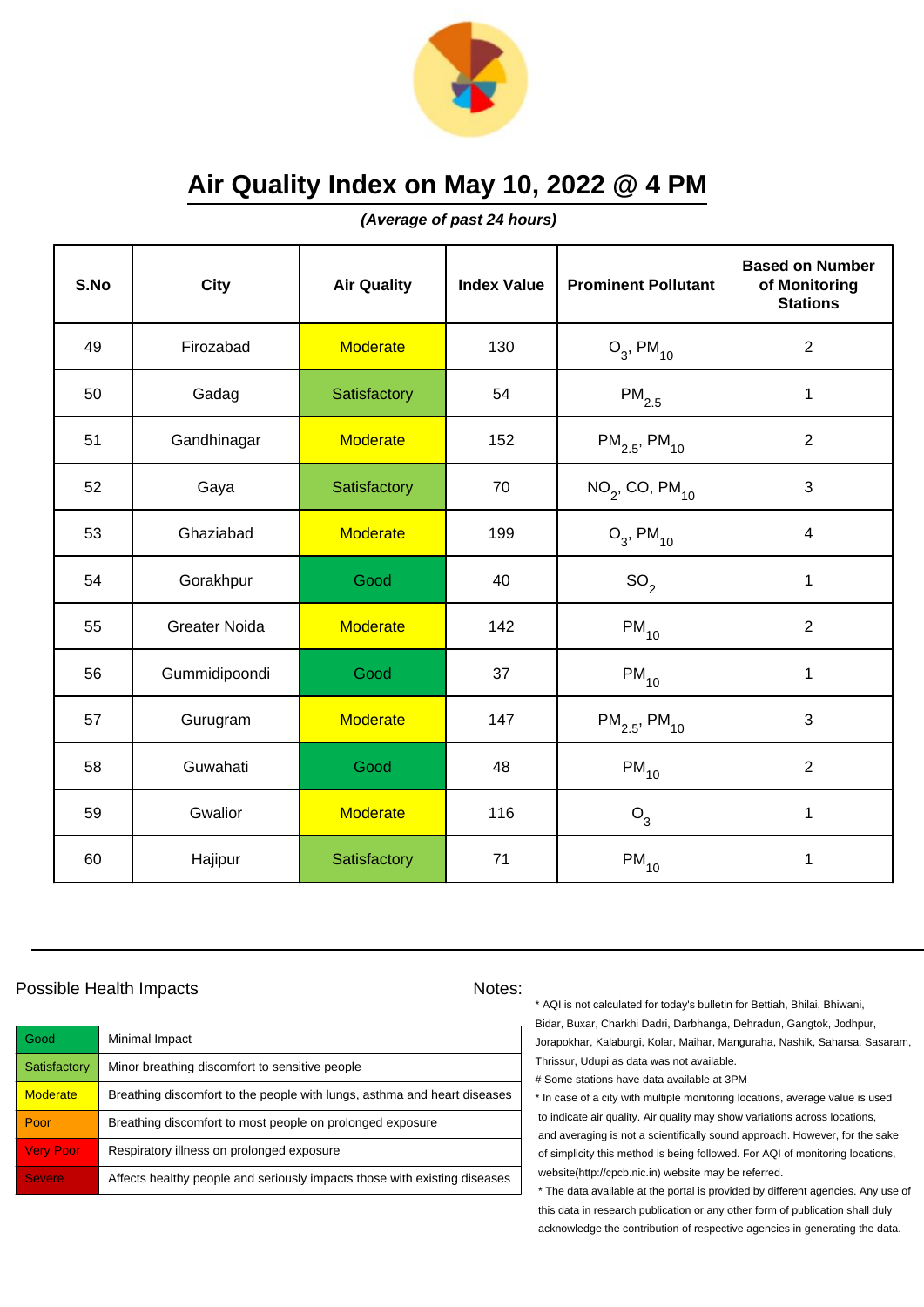

**(Average of past 24 hours)**

| S.No | <b>City</b> | <b>Air Quality</b> | <b>Index Value</b> | <b>Prominent Pollutant</b>     | <b>Based on Number</b><br>of Monitoring<br><b>Stations</b> |
|------|-------------|--------------------|--------------------|--------------------------------|------------------------------------------------------------|
| 61   | Haldia      | Good               | 44                 | CO                             | $\mathbf 1$                                                |
| 62   | Hapur       | Satisfactory       | 99                 | $\mathsf{PM}_{2.5}$            | $\mathbf 1$                                                |
| 63   | Hassan      | <b>Moderate</b>    | 111                | $PM_{10}$                      | 1                                                          |
| 64   | Haveri      | Satisfactory       | 89                 | $PM_{10}$                      | 1                                                          |
| 65   | Hisar       | Poor               | 238                | $PM_{2.5}$                     | $\mathbf 1$                                                |
| 66   | Howrah      | Good               | 39                 | $PM_{10}$ , CO, O <sub>3</sub> | $\mathbf{3}$                                               |
| 67   | Hubballi    | <b>Moderate</b>    | 105                | $PM_{10}$                      | $\mathbf 1$                                                |
| 68   | Hyderabad   | <b>Moderate</b>    | 143                | $PM_{10}$ , PM <sub>2.5</sub>  | 5                                                          |
| 69   | Imphal      | Satisfactory       | 77                 | SO <sub>2</sub>                | $\mathbf 1$                                                |
| 70   | Indore      | <b>Moderate</b>    | 156                | $PM_{10}$                      | $\mathbf 1$                                                |
| 71   | Jabalpur    | <b>Moderate</b>    | 149                | $PM_{10}$                      | $\mathbf{1}$                                               |
| 72   | Jaipur      | <b>Moderate</b>    | 177                | $PM_{2.5}$ , PM <sub>10</sub>  | $\overline{2}$                                             |

### Possible Health Impacts Notes:

| Good             | Minimal Impact                                                            |
|------------------|---------------------------------------------------------------------------|
| Satisfactory     | Minor breathing discomfort to sensitive people                            |
| <b>Moderate</b>  | Breathing discomfort to the people with lungs, asthma and heart diseases  |
| Poor             | Breathing discomfort to most people on prolonged exposure                 |
| <b>Very Poor</b> | Respiratory illness on prolonged exposure                                 |
| <b>Severe</b>    | Affects healthy people and seriously impacts those with existing diseases |

\* AQI is not calculated for today's bulletin for Bettiah, Bhilai, Bhiwani, Bidar, Buxar, Charkhi Dadri, Darbhanga, Dehradun, Gangtok, Jodhpur, Jorapokhar, Kalaburgi, Kolar, Maihar, Manguraha, Nashik, Saharsa, Sasaram, Thrissur, Udupi as data was not available.

# Some stations have data available at 3PM

\* In case of a city with multiple monitoring locations, average value is used to indicate air quality. Air quality may show variations across locations, and averaging is not a scientifically sound approach. However, for the sake of simplicity this method is being followed. For AQI of monitoring locations, website(http://cpcb.nic.in) website may be referred.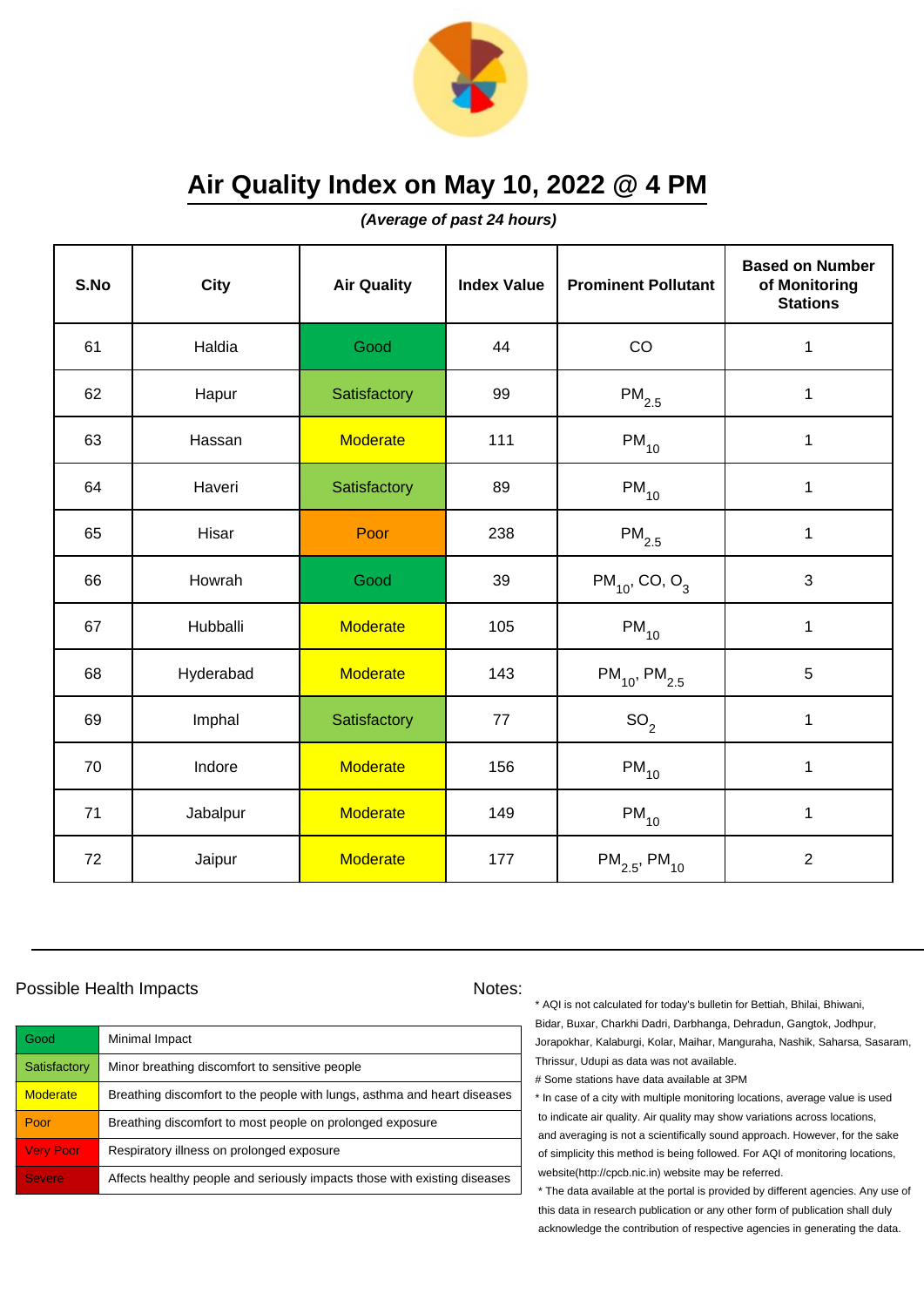

**(Average of past 24 hours)**

| S.No | <b>City</b> | <b>Air Quality</b> | <b>Index Value</b> | <b>Prominent Pollutant</b> | <b>Based on Number</b><br>of Monitoring<br><b>Stations</b> |
|------|-------------|--------------------|--------------------|----------------------------|------------------------------------------------------------|
| 73   | Jalandhar   | <b>Moderate</b>    | 137                | $PM_{10}$                  | $\mathbf 1$                                                |
| 74   | Jhansi      | <b>Moderate</b>    | 142                | $PM_{10}$                  | $\mathbf 1$                                                |
| 75   | Jind        | <b>Moderate</b>    | 177                | $O_3$                      | $\mathbf 1$                                                |
| 76   | Kaithal     | <b>Moderate</b>    | 119                | $PM_{10}$                  | 1                                                          |
| 77   | Kalyan      | Good               | 37                 | CO                         | $\mathbf 1$                                                |
| 78   | Kannur      | Satisfactory       | 84                 | $PM_{10}$                  | $\mathbf 1$                                                |
| 79   | Kanpur      | Satisfactory       | 90                 | $\mathsf{PM}_{10}$         | 3                                                          |
| 80   | Karnal      | Satisfactory       | 96                 | $PM_{10}$                  | $\mathbf{1}$                                               |
| 81   | Katihar     | Satisfactory       | 81                 | $PM_{10}$                  | $\mathbf 1$                                                |
| 82   | Katni       | <b>Moderate</b>    | 117                | $\mathsf{PM}_{10}$         | $\mathbf 1$                                                |
| 83   | Khanna      | <b>Moderate</b>    | 113                | $PM_{10}$                  | $\mathbf{1}$                                               |
| 84   | Kishanganj  | Satisfactory       | 82                 | $PM_{10}$                  | $\mathbf 1$                                                |

### Possible Health Impacts Notes:

| Good             | Minimal Impact                                                            |
|------------------|---------------------------------------------------------------------------|
| Satisfactory     | Minor breathing discomfort to sensitive people                            |
| <b>Moderate</b>  | Breathing discomfort to the people with lungs, asthma and heart diseases  |
| Poor             | Breathing discomfort to most people on prolonged exposure                 |
| <b>Very Poor</b> | Respiratory illness on prolonged exposure                                 |
| <b>Severe</b>    | Affects healthy people and seriously impacts those with existing diseases |

\* AQI is not calculated for today's bulletin for Bettiah, Bhilai, Bhiwani, Bidar, Buxar, Charkhi Dadri, Darbhanga, Dehradun, Gangtok, Jodhpur, Jorapokhar, Kalaburgi, Kolar, Maihar, Manguraha, Nashik, Saharsa, Sasaram, Thrissur, Udupi as data was not available.

# Some stations have data available at 3PM

\* In case of a city with multiple monitoring locations, average value is used to indicate air quality. Air quality may show variations across locations, and averaging is not a scientifically sound approach. However, for the sake of simplicity this method is being followed. For AQI of monitoring locations, website(http://cpcb.nic.in) website may be referred.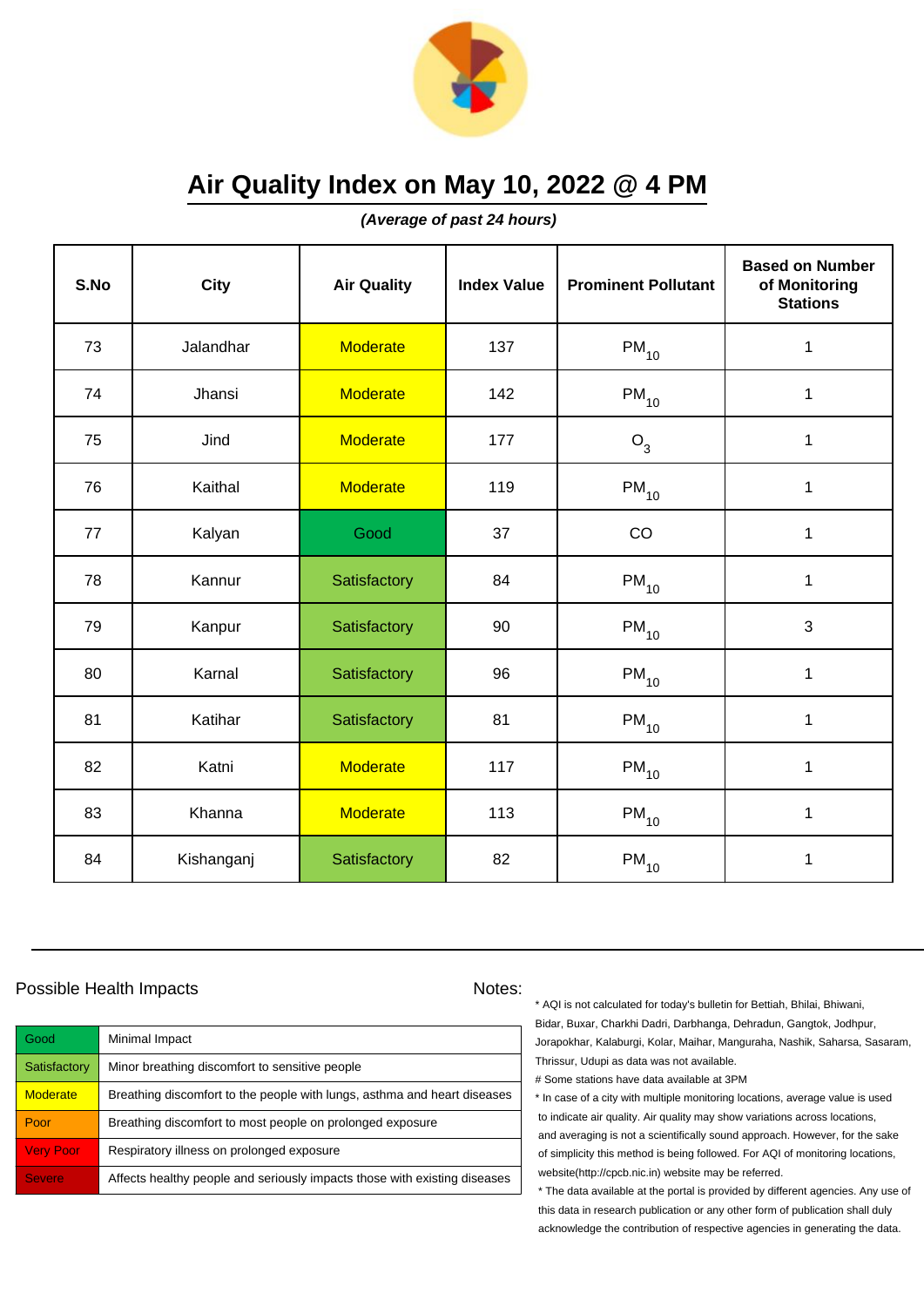

**(Average of past 24 hours)**

| S.No | <b>City</b>      | <b>Air Quality</b> | <b>Index Value</b> | <b>Prominent Pollutant</b>    | <b>Based on Number</b><br>of Monitoring<br><b>Stations</b> |
|------|------------------|--------------------|--------------------|-------------------------------|------------------------------------------------------------|
| 85   | Kochi            | Poor               | 276                | $PM_{2.5}$                    | $\mathbf 1$                                                |
| 86   | Kohima           | Satisfactory       | 59                 | $PM_{10}$                     | 1                                                          |
| 87   | Kolkata          | Good               | 46                 | $NO_2$ , $O_3$ , $PM_{10}$    | $\overline{7}$                                             |
| 88   | Kollam           | <b>Moderate</b>    | 110                | $PM_{10}$                     | $\mathbf{1}$                                               |
| 89   | Koppal           | Satisfactory       | 54                 | $\mathsf{PM}_{10}$            | $\mathbf{1}$                                               |
| 90   | Kota             | Poor               | 294                | $\mathsf{PM}_{2.5}$           | 1                                                          |
| 91   | Kozhikode        | Satisfactory       | 68                 | $PM_{10}$                     | $\mathbf{1}$                                               |
| 92   | Kurukshetra      | <b>Moderate</b>    | 139                | $PM_{2.5}$                    | $\mathbf{1}$                                               |
| 93   | Lucknow          | <b>Moderate</b>    | 116                | $PM_{2.5}$ , PM <sub>10</sub> | 6                                                          |
| 94   | Ludhiana         | <b>Moderate</b>    | 147                | $\mathsf{PM}_{2.5}$           | $\mathbf 1$                                                |
| 95   | Madikeri         | Satisfactory       | 59                 | $PM_{10}$                     | 1                                                          |
| 96   | Mandi Gobindgarh | <b>Moderate</b>    | 104                | $\mathsf{PM}_{2.5}$           | $\mathbf 1$                                                |

### Possible Health Impacts Notes:

| Good             | Minimal Impact                                                            |
|------------------|---------------------------------------------------------------------------|
| Satisfactory     | Minor breathing discomfort to sensitive people                            |
| <b>Moderate</b>  | Breathing discomfort to the people with lungs, asthma and heart diseases  |
| Poor             | Breathing discomfort to most people on prolonged exposure                 |
| <b>Very Poor</b> | Respiratory illness on prolonged exposure                                 |
| <b>Severe</b>    | Affects healthy people and seriously impacts those with existing diseases |

\* AQI is not calculated for today's bulletin for Bettiah, Bhilai, Bhiwani, Bidar, Buxar, Charkhi Dadri, Darbhanga, Dehradun, Gangtok, Jodhpur, Jorapokhar, Kalaburgi, Kolar, Maihar, Manguraha, Nashik, Saharsa, Sasaram, Thrissur, Udupi as data was not available.

# Some stations have data available at 3PM

\* In case of a city with multiple monitoring locations, average value is used to indicate air quality. Air quality may show variations across locations, and averaging is not a scientifically sound approach. However, for the sake of simplicity this method is being followed. For AQI of monitoring locations, website(http://cpcb.nic.in) website may be referred.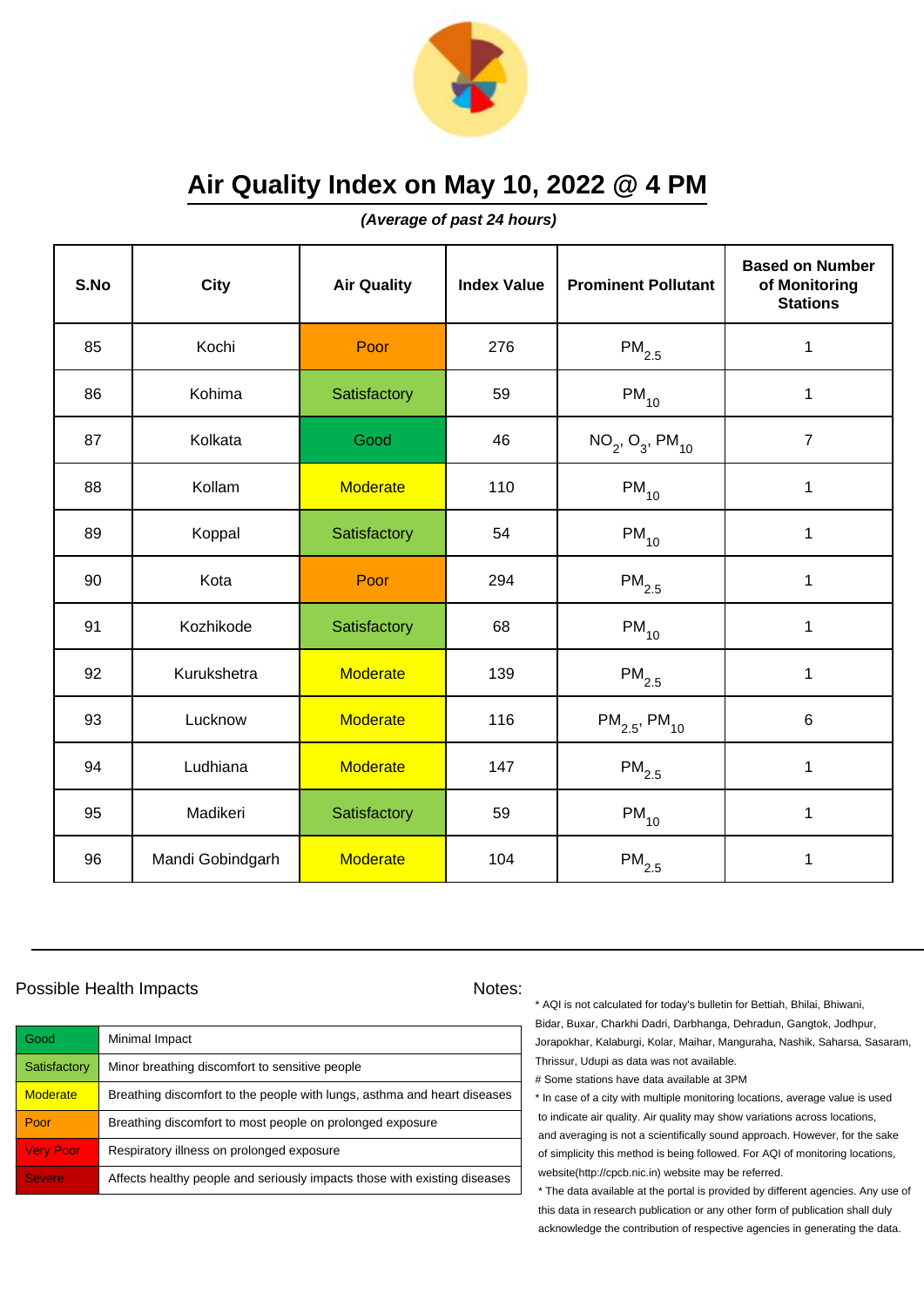

**(Average of past 24 hours)**

| S.No | <b>City</b>   | <b>Air Quality</b> | <b>Index Value</b> | <b>Prominent Pollutant</b>                     | <b>Based on Number</b><br>of Monitoring<br><b>Stations</b> |
|------|---------------|--------------------|--------------------|------------------------------------------------|------------------------------------------------------------|
| 97   | Mandideep     | <b>Moderate</b>    | 118                | $PM_{10}$                                      | $\mathbf 1$                                                |
| 98   | Mandikhera    | Satisfactory       | 99                 | $PM_{10}$                                      | $\mathbf 1$                                                |
| 99   | Manesar       | Poor               | 207                | $\mathsf{PM}_{2.5}$                            | 1                                                          |
| 100  | Manglore      | Satisfactory       | 95                 | NO <sub>2</sub>                                | 1                                                          |
| 101  | Meerut        | <b>Moderate</b>    | 114                | $PM_{10}$                                      | 3                                                          |
| 102  | Moradabad     | Satisfactory       | 92                 | $O_3$ , CO, PM <sub>10</sub>                   | 4                                                          |
| 103  | Motihari      | Satisfactory       | 85                 | $O_3$                                          | 1                                                          |
| 104  | Mumbai        | <b>Moderate</b>    | 114                | $PM_{10}$ , PM <sub>2.5</sub> , O <sub>3</sub> | 17                                                         |
| 105  | Munger        | <b>Moderate</b>    | 114                | $PM_{10}$                                      | $\mathbf 1$                                                |
| 106  | Muzaffarnagar | <b>Moderate</b>    | 148                | $PM_{10}$                                      | 1                                                          |
| 107  | Muzaffarpur   | Satisfactory       | 95                 | $PM_{10}$                                      | 1                                                          |
| 108  | Mysuru        | Satisfactory       | 55                 | $\mathsf{PM}_{10}$                             | 1                                                          |

### Possible Health Impacts Notes:

| Good             | Minimal Impact                                                            |
|------------------|---------------------------------------------------------------------------|
| Satisfactory     | Minor breathing discomfort to sensitive people                            |
| <b>Moderate</b>  | Breathing discomfort to the people with lungs, asthma and heart diseases  |
| Poor             | Breathing discomfort to most people on prolonged exposure                 |
| <b>Very Poor</b> | Respiratory illness on prolonged exposure                                 |
| <b>Severe</b>    | Affects healthy people and seriously impacts those with existing diseases |

\* AQI is not calculated for today's bulletin for Bettiah, Bhilai, Bhiwani, Bidar, Buxar, Charkhi Dadri, Darbhanga, Dehradun, Gangtok, Jodhpur, Jorapokhar, Kalaburgi, Kolar, Maihar, Manguraha, Nashik, Saharsa, Sasaram, Thrissur, Udupi as data was not available.

# Some stations have data available at 3PM

\* In case of a city with multiple monitoring locations, average value is used to indicate air quality. Air quality may show variations across locations, and averaging is not a scientifically sound approach. However, for the sake of simplicity this method is being followed. For AQI of monitoring locations, website(http://cpcb.nic.in) website may be referred.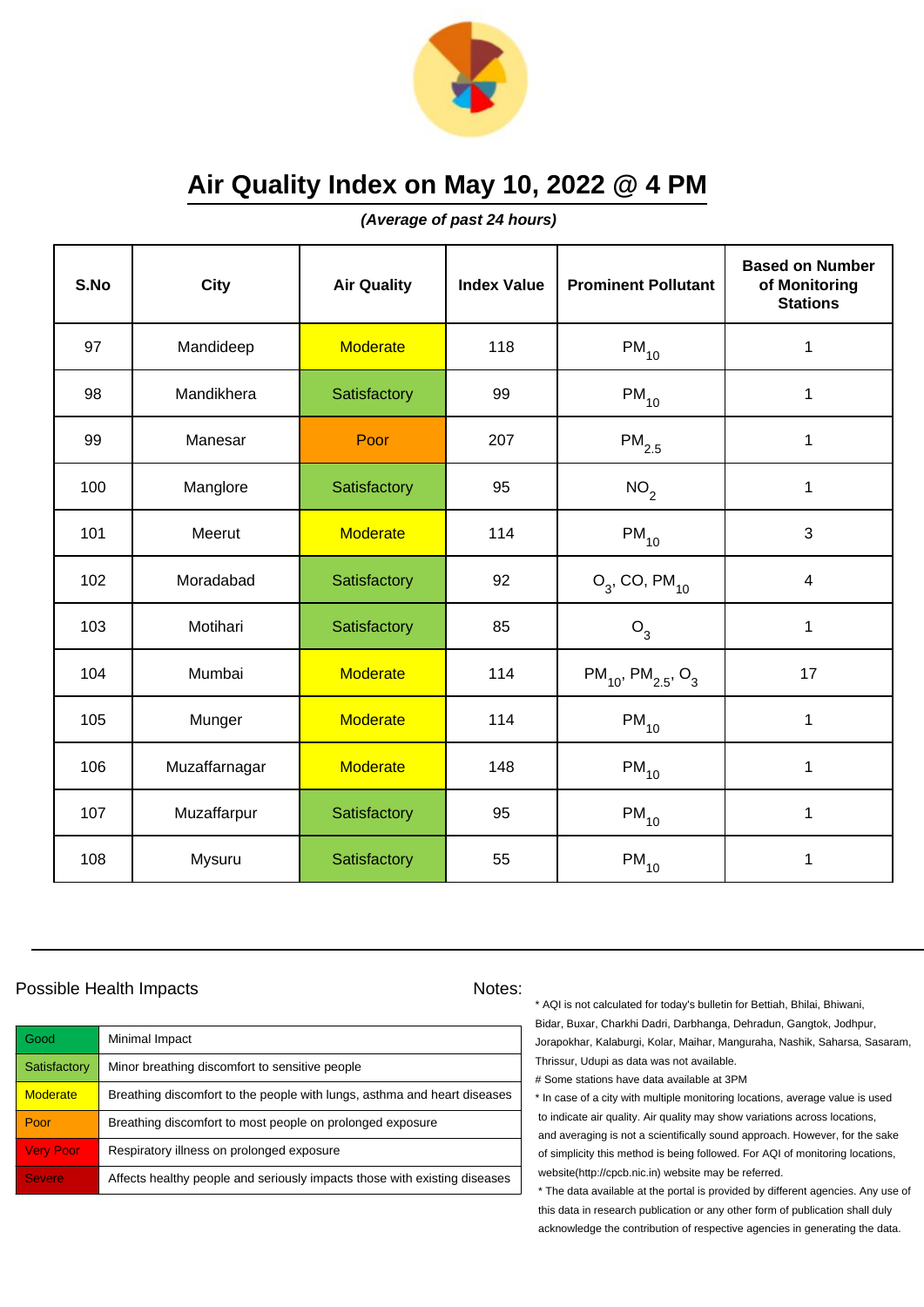

**(Average of past 24 hours)**

| S.No | City        | <b>Air Quality</b> | <b>Index Value</b> | <b>Prominent Pollutant</b>                      | <b>Based on Number</b><br>of Monitoring<br><b>Stations</b> |
|------|-------------|--------------------|--------------------|-------------------------------------------------|------------------------------------------------------------|
| 109  | Nagpur      | <b>Moderate</b>    | 196                | $PM_{2.5}$                                      | 1                                                          |
| 110  | Naharlagun  | Satisfactory       | 67                 | SO <sub>2</sub>                                 | 1                                                          |
| 111  | Nandesari   | Satisfactory       | 73                 | $\mathsf{PM}_{2.5}$                             | 1                                                          |
| 112  | Narnaul     | <b>Moderate</b>    | 137                | $\mathsf{PM}_{2.5}$                             | 1                                                          |
| 113  | Navi Mumbai | Satisfactory       | 76                 | $PM_{10}$ , PM <sub>2.5</sub>                   | $\overline{2}$                                             |
| 114  | Noida       | <b>Moderate</b>    | 146                | $PM_{10}$                                       | $\overline{4}$                                             |
| 115  | Pali        | <b>Moderate</b>    | 162                | $\mathsf{PM}_{2.5}$                             | 1                                                          |
| 116  | Palwal      | <b>Moderate</b>    | 119                | $PM_{10}$                                       | 1                                                          |
| 117  | Panchkula   | Satisfactory       | 85                 | $PM_{2.5}$                                      | $\mathbf 1$                                                |
| 118  | Panipat     | <b>Moderate</b>    | 124                | $PM_{10}$                                       | 1                                                          |
| 119  | Patiala     | <b>Moderate</b>    | 102                | $PM_{10}$                                       | 1                                                          |
| 120  | Patna       | <b>Moderate</b>    | 115                | $PM_{10}$ , PM <sub>2.5</sub> , NO <sub>2</sub> | $6\phantom{1}$                                             |

### Possible Health Impacts Notes: Notes:

Good Minimal Impact Satisfactory | Minor breathing discomfort to sensitive people Moderate **Breathing discomfort to the people with lungs**, asthma and heart diseases Poor Breathing discomfort to most people on prolonged exposure Very Poor Respiratory illness on prolonged exposure Severe **Affects healthy people and seriously impacts those with existing diseases** 

\* AQI is not calculated for today's bulletin for Bettiah, Bhilai, Bhiwani, Bidar, Buxar, Charkhi Dadri, Darbhanga, Dehradun, Gangtok, Jodhpur, Jorapokhar, Kalaburgi, Kolar, Maihar, Manguraha, Nashik, Saharsa, Sasaram, Thrissur, Udupi as data was not available.

# Some stations have data available at 3PM

\* In case of a city with multiple monitoring locations, average value is used to indicate air quality. Air quality may show variations across locations, and averaging is not a scientifically sound approach. However, for the sake of simplicity this method is being followed. For AQI of monitoring locations, website(http://cpcb.nic.in) website may be referred.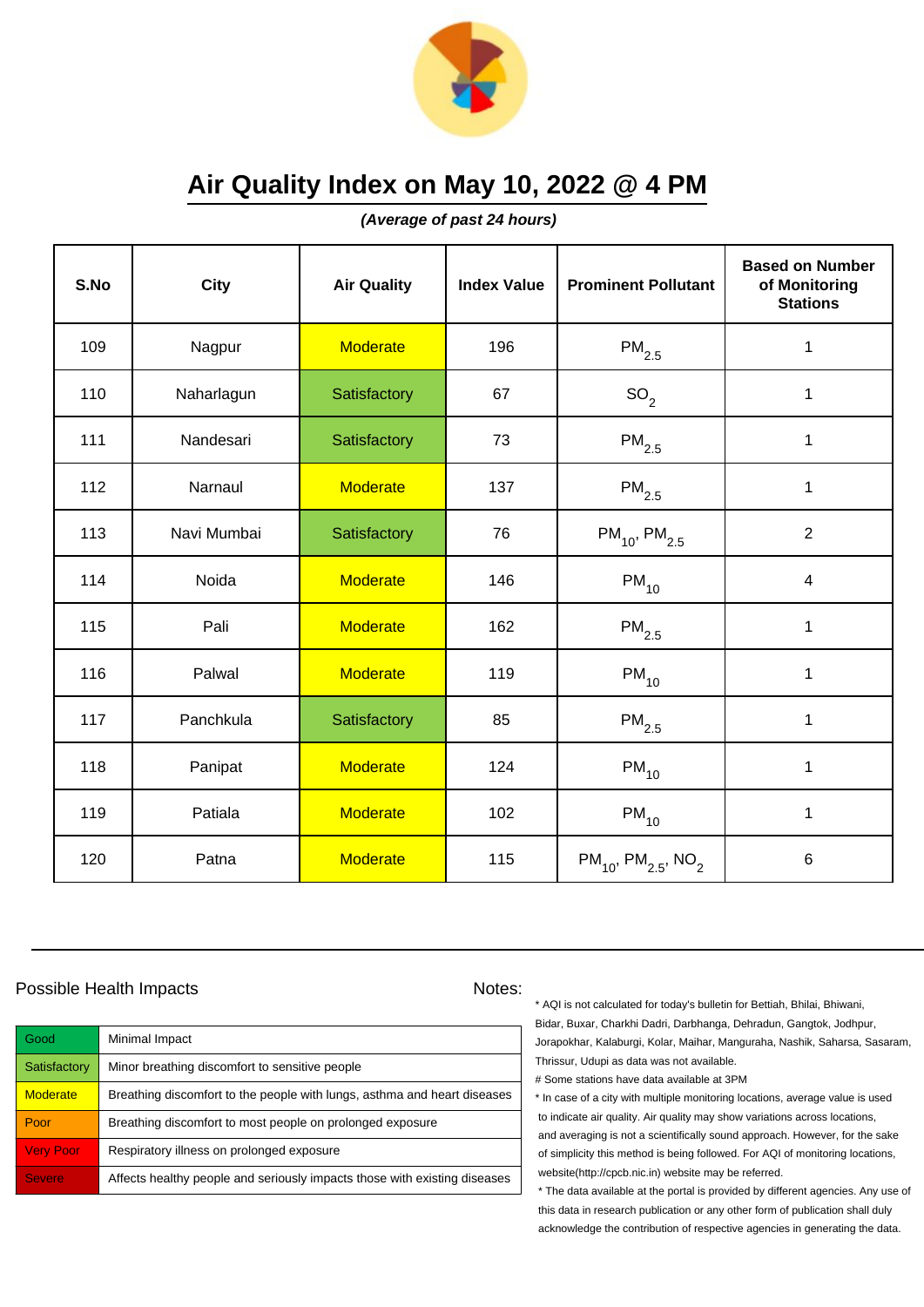

**(Average of past 24 hours)**

| S.No | <b>City</b>       | <b>Air Quality</b> | <b>Index Value</b> | <b>Prominent Pollutant</b> | <b>Based on Number</b><br>of Monitoring<br><b>Stations</b> |
|------|-------------------|--------------------|--------------------|----------------------------|------------------------------------------------------------|
| 121  | Pithampur         | <b>Moderate</b>    | 138                | $PM_{10}$                  | $\mathbf 1$                                                |
| 122  | Prayagraj         | Satisfactory       | 87                 | $PM_{10}$                  | 3                                                          |
| 123  | Puducherry        | Satisfactory       | 75                 | $PM_{10}$                  | 1                                                          |
| 124  | Pune              | <b>Moderate</b>    | 129                | $PM_{2.5}$                 | 3                                                          |
| 125  | Purnia            | Satisfactory       | 89                 | $PM_{10}$                  | $\mathbf 1$                                                |
| 126  | Raichur           | <b>Moderate</b>    | 126                | $PM_{10}$                  | 1                                                          |
| 127  | Rajamahendravaram | Good               | 32                 | $PM_{10}$                  | 1                                                          |
| 128  | Rajgir            | Satisfactory       | 65                 | $PM_{10}$                  | $\mathbf{1}$                                               |
| 129  | Ramanagara        | Satisfactory       | 71                 | $PM_{10}$                  | $\mathbf{1}$                                               |
| 130  | Ratlam            | Poor               | 209                | $\mathsf{PM}_{2.5}$        | 1                                                          |
| 131  | Rohtak            | Poor               | 248                | $\mathsf{PM}_{2.5}$        | 1                                                          |
| 132  | Rupnagar          | Satisfactory       | 68                 | $PM_{10}$                  | 1                                                          |

### Possible Health Impacts Notes:

| Good             | Minimal Impact                                                            |
|------------------|---------------------------------------------------------------------------|
| Satisfactory     | Minor breathing discomfort to sensitive people                            |
| <b>Moderate</b>  | Breathing discomfort to the people with lungs, asthma and heart diseases  |
| Poor             | Breathing discomfort to most people on prolonged exposure                 |
| <b>Very Poor</b> | Respiratory illness on prolonged exposure                                 |
| <b>Severe</b>    | Affects healthy people and seriously impacts those with existing diseases |

\* AQI is not calculated for today's bulletin for Bettiah, Bhilai, Bhiwani, Bidar, Buxar, Charkhi Dadri, Darbhanga, Dehradun, Gangtok, Jodhpur, Jorapokhar, Kalaburgi, Kolar, Maihar, Manguraha, Nashik, Saharsa, Sasaram, Thrissur, Udupi as data was not available.

# Some stations have data available at 3PM

\* In case of a city with multiple monitoring locations, average value is used to indicate air quality. Air quality may show variations across locations, and averaging is not a scientifically sound approach. However, for the sake of simplicity this method is being followed. For AQI of monitoring locations, website(http://cpcb.nic.in) website may be referred.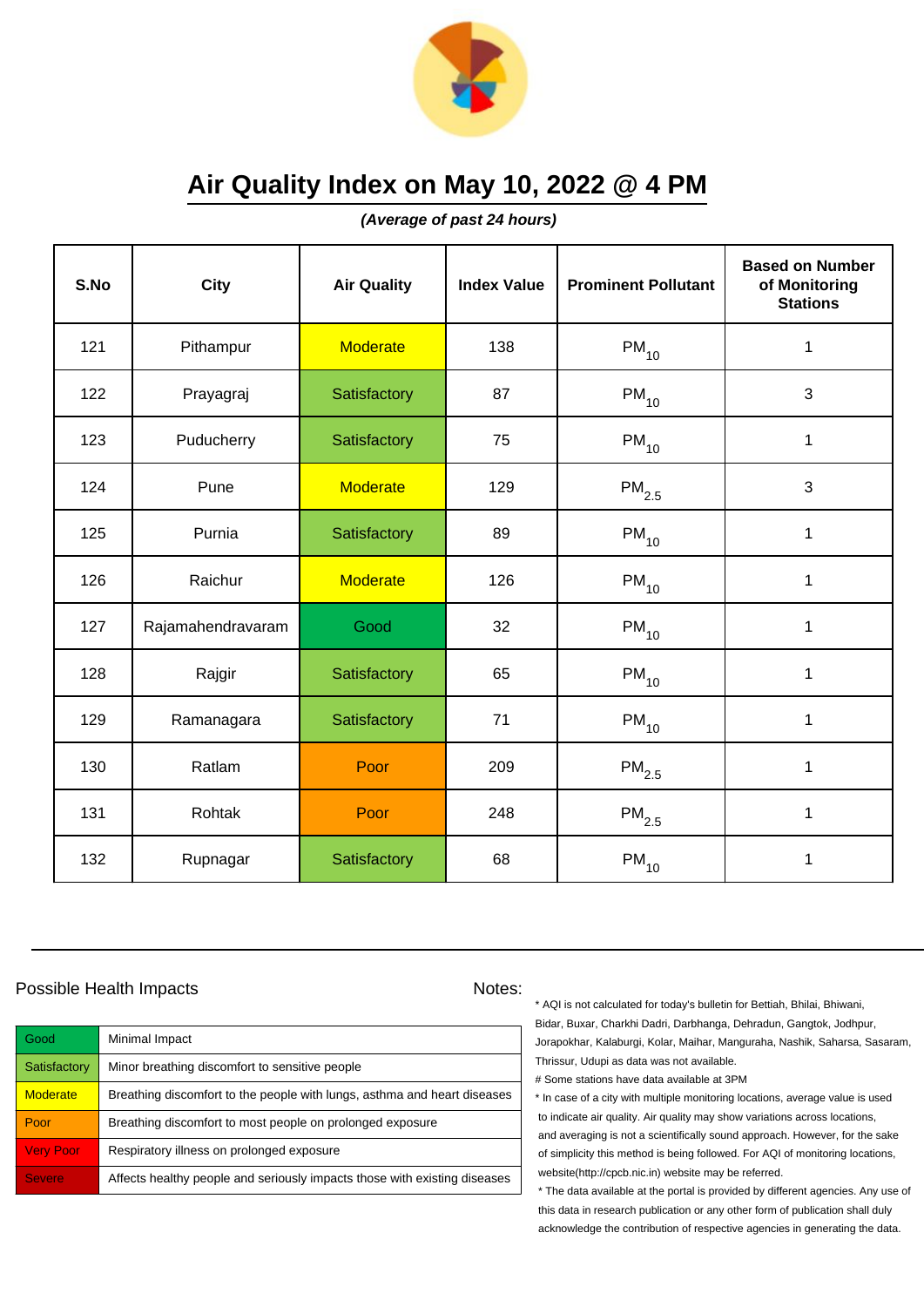

**(Average of past 24 hours)**

| S.No | <b>City</b>  | <b>Air Quality</b> | <b>Index Value</b> | <b>Prominent Pollutant</b> | <b>Based on Number</b><br>of Monitoring<br><b>Stations</b> |
|------|--------------|--------------------|--------------------|----------------------------|------------------------------------------------------------|
| 133  | Sagar        | <b>Moderate</b>    | 110                | $PM_{2.5}$                 | $\mathbf 1$                                                |
| 134  | Samastipur   | <b>Moderate</b>    | 126                | $PM_{10}$                  | $\mathbf 1$                                                |
| 135  | Satna        | Satisfactory       | 63                 | $PM_{10}$                  | 1                                                          |
| 136  | Shillong     | Good               | 32                 | $PM_{10}$                  | $\overline{2}$                                             |
| 137  | Shivamogga   | Satisfactory       | 57                 | $PM_{10}$                  | $\mathbf 1$                                                |
| 138  | Siliguri     | Satisfactory       | 63                 | NO <sub>2</sub>            | 1                                                          |
| 139  | Singrauli    | <b>Moderate</b>    | 187                | $\mathsf{PM}_{10}$         | 1                                                          |
| 140  | <b>Sirsa</b> | <b>Moderate</b>    | 165                | $O_3$                      | 1                                                          |
| 141  | Siwan        | <b>Moderate</b>    | 119                | $PM_{10}$                  | $\mathbf 1$                                                |
| 142  | Solapur      | <b>Moderate</b>    | 103                | $\mathsf{PM}_{10}$         | 1                                                          |
| 143  | Sonipat      | <b>Moderate</b>    | 162                | $PM_{10}$                  | 1                                                          |
| 144  | Srinagar     | Good               | 45                 | $\mathsf{PM}_{10}$         | 1                                                          |

### Possible Health Impacts Notes:

| Good             | Minimal Impact                                                            |
|------------------|---------------------------------------------------------------------------|
| Satisfactory     | Minor breathing discomfort to sensitive people                            |
| <b>Moderate</b>  | Breathing discomfort to the people with lungs, asthma and heart diseases  |
| Poor             | Breathing discomfort to most people on prolonged exposure                 |
| <b>Very Poor</b> | Respiratory illness on prolonged exposure                                 |
| <b>Severe</b>    | Affects healthy people and seriously impacts those with existing diseases |

\* AQI is not calculated for today's bulletin for Bettiah, Bhilai, Bhiwani, Bidar, Buxar, Charkhi Dadri, Darbhanga, Dehradun, Gangtok, Jodhpur, Jorapokhar, Kalaburgi, Kolar, Maihar, Manguraha, Nashik, Saharsa, Sasaram, Thrissur, Udupi as data was not available.

# Some stations have data available at 3PM

\* In case of a city with multiple monitoring locations, average value is used to indicate air quality. Air quality may show variations across locations, and averaging is not a scientifically sound approach. However, for the sake of simplicity this method is being followed. For AQI of monitoring locations, website(http://cpcb.nic.in) website may be referred.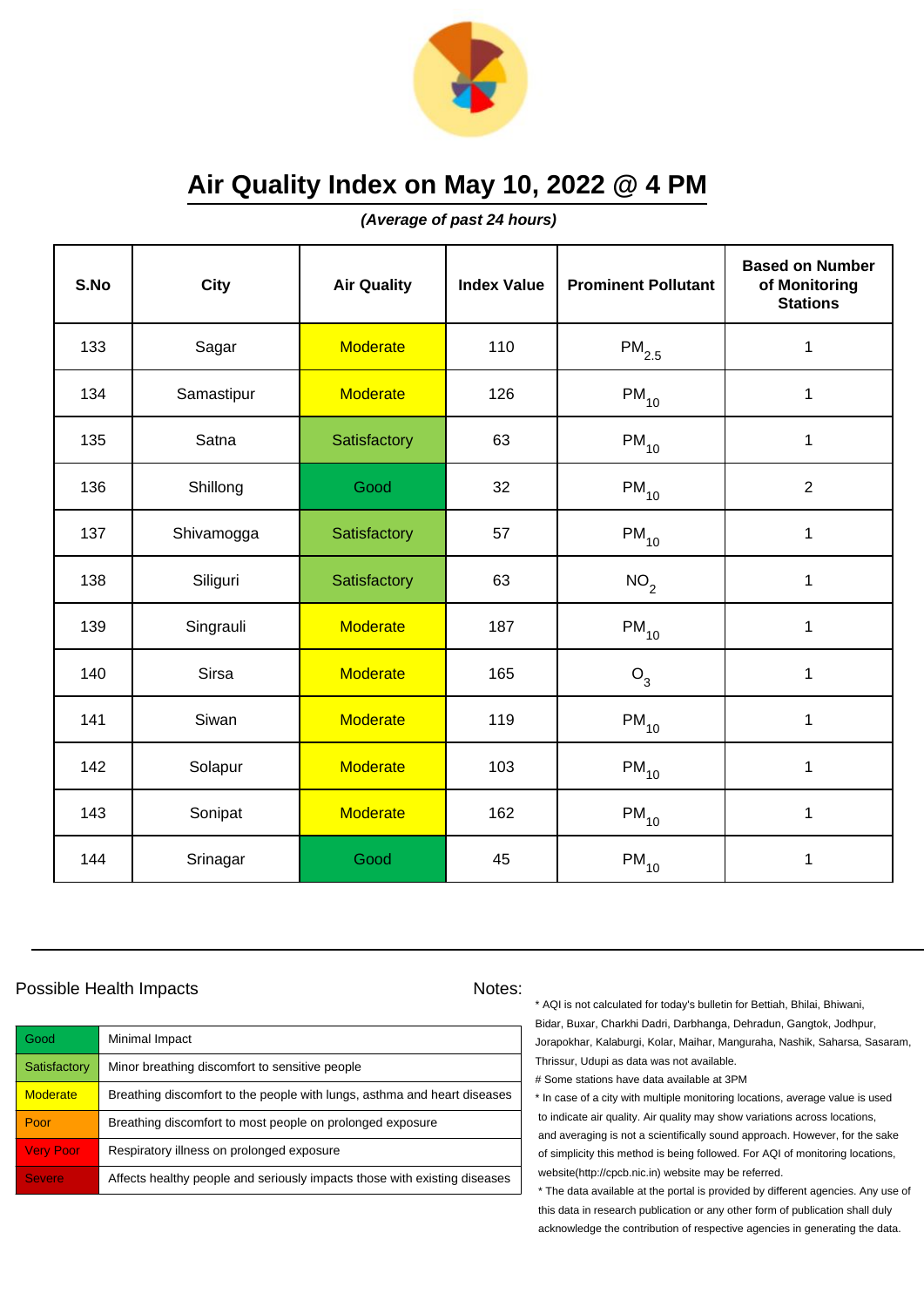

**(Average of past 24 hours)**

| S.No | <b>City</b>        | <b>Air Quality</b> | <b>Index Value</b> | <b>Prominent Pollutant</b> | <b>Based on Number</b><br>of Monitoring<br><b>Stations</b> |
|------|--------------------|--------------------|--------------------|----------------------------|------------------------------------------------------------|
| 145  | Talcher            | Good               | 37                 | CO                         | 1                                                          |
| 146  | Thane              | <b>Moderate</b>    | 126                | $PM_{10}$                  | $\mathbf 1$                                                |
| 147  | Thiruvananthapuram | Satisfactory       | 54                 | $PM_{10}$                  | 1                                                          |
| 148  | Thoothukudi        | Satisfactory       | 64                 | $PM_{10}$                  | 1                                                          |
| 149  | Tirupati           | Satisfactory       | 91                 | $PM_{10}$                  | $\mathbf 1$                                                |
| 150  | Udaipur            | <b>Moderate</b>    | 114                | $PM_{10}$                  | 1                                                          |
| 151  | Ujjain             | <b>Moderate</b>    | 188                | $PM_{10}$                  | 1                                                          |
| 152  | Vapi               | Satisfactory       | 77                 | $PM_{10}$                  | $\mathbf 1$                                                |
| 153  | Varanasi           | Satisfactory       | 62                 | $O_3$ , PM <sub>10</sub>   | $\overline{\mathbf{4}}$                                    |
| 154  | Vatva              | <b>Moderate</b>    | 152                | $O_3$                      | 1                                                          |
| 155  | Vijayapura         | Satisfactory       | 56                 | $\mathsf{PM}_{10}$         | $\mathbf{1}$                                               |
| 156  | Visakhapatnam      | Good               | 41                 | $\mathsf{PM}_{10}$         | 1                                                          |

### Possible Health Impacts Notes:

| Good             | Minimal Impact                                                            |
|------------------|---------------------------------------------------------------------------|
| Satisfactory     | Minor breathing discomfort to sensitive people                            |
| <b>Moderate</b>  | Breathing discomfort to the people with lungs, asthma and heart diseases  |
| Poor             | Breathing discomfort to most people on prolonged exposure                 |
| <b>Very Poor</b> | Respiratory illness on prolonged exposure                                 |
| <b>Severe</b>    | Affects healthy people and seriously impacts those with existing diseases |

\* AQI is not calculated for today's bulletin for Bettiah, Bhilai, Bhiwani, Bidar, Buxar, Charkhi Dadri, Darbhanga, Dehradun, Gangtok, Jodhpur, Jorapokhar, Kalaburgi, Kolar, Maihar, Manguraha, Nashik, Saharsa, Sasaram, Thrissur, Udupi as data was not available.

# Some stations have data available at 3PM

\* In case of a city with multiple monitoring locations, average value is used to indicate air quality. Air quality may show variations across locations, and averaging is not a scientifically sound approach. However, for the sake of simplicity this method is being followed. For AQI of monitoring locations, website(http://cpcb.nic.in) website may be referred.